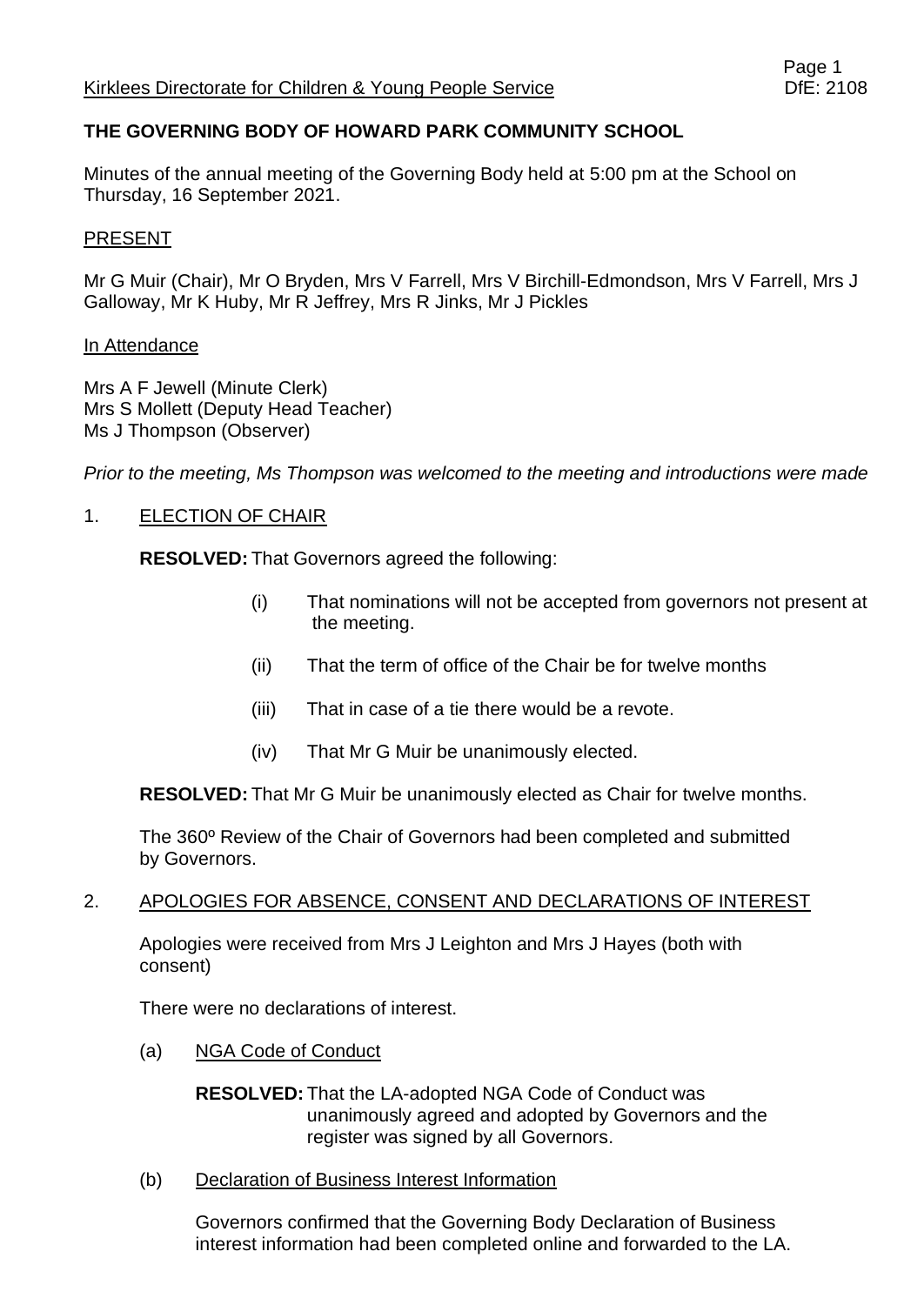The Head Teacher will contact the LA to obtain the updated information.

(c) GIAS

The Head Teacher confirmed that the GIAS record was up to date.

### 3. NOTIFICATION OF ITEMS TO BE BROUGHT UP UNDER ANY OTHER BUSINESS

The following items were notified to be brought up under any other business:

- Holiday fining.
- Car Park.
- Review of Chair.

## 4. REPRESENTATION

The following matters of representation were noted:

(a) End of Term of Office

| Name          | Category       | With Effect From |
|---------------|----------------|------------------|
| Mrs V Farrell | Co-opted Staff | 19.11.2021       |

Governors discussed and agreed to invite Mrs Farrell to serve for another term. Mrs Farrell confirmed that she would be willing to serve for another term.

**RESOLVED:** That Governors agreed to unanimously appoint Mrs V Farrell as Co-opted Staff Governor.

The Chair informed Governors that Mr Jeffrey had advised he would not be renewing his term when it finishes in February 2022.

(b) Appointment

| <b>Name</b>   | Category       | With Effect From |
|---------------|----------------|------------------|
| Mrs V Farrell | Co-opted Staff | 19.11.2021       |

**RESOLVED:** That Governors agreed to appoint Joanne Thompson onto the Governing Body as a Co-opted Governor.

## 5. ELECTION OF VICE-CHAIRMAN

**RESOLVED:** That Governors agreed the following:

- (i) That nominations will not be accepted from governors not present at the meeting.
- (ii) That the term of office of the Vice-Chair be for twelve months.
- (iii) That in case of a tie there would be a revote.
- (iv) That Mr O Bryden be unanimously elected.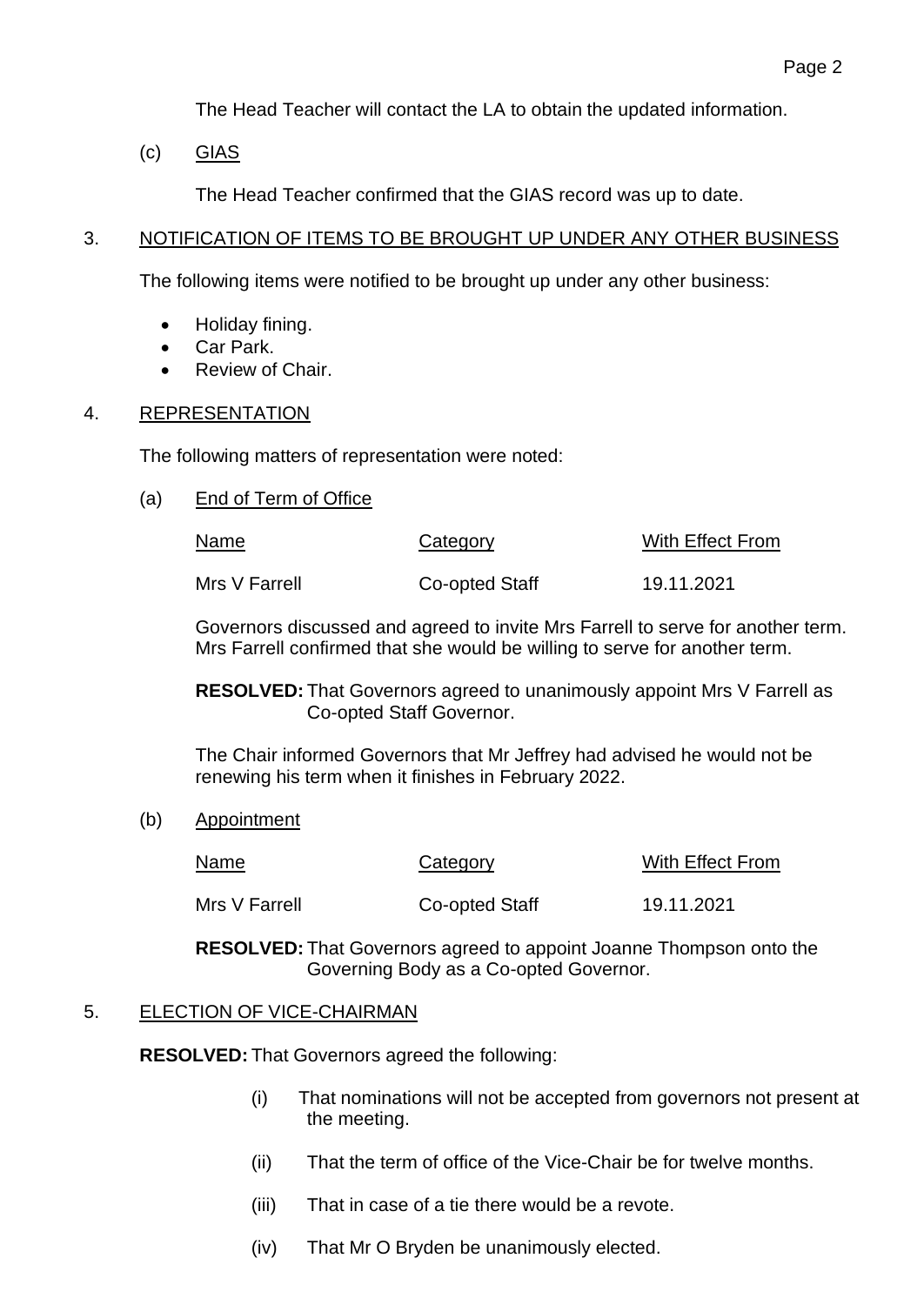**RESOLVED:** That Mr O Bryden unanimously elected as Vice-Chair for twelve months.

### 6. REVIEW OF COMMITTEES

(a) Membership

**RESOLVED:** That Committee membership be as follows:

Finance, Premises and Resources Committee

Head Teacher Mr O Bryden Mrs V Farrell Mrs J Leighton Mr Jeffrey Mr G Muir

Standards and Effectiveness Committee

Head Teacher Mrs V Birchill-Edmondson Mrs J Galloway Mr K Huby Mrs Jinks Ms J Thompson

Staffing Committee (to include Head Teacher's Performance Management)

Head Teacher Mrs V Birchill-Edmondson Mr K Huby Mr G Muir

Staff Dismissals Committee

Mrs V Birchill-Edmondson Mr O Bryden Mr G Muir

Staff Dismissal Appeals Committee

Mr K Huby Mrs J Leighton Ms J Thompson

Governor Monitoring Committee

Mrs V Birchill-Edmondson Mr O Bryden Mr G Muir Ms J Thompson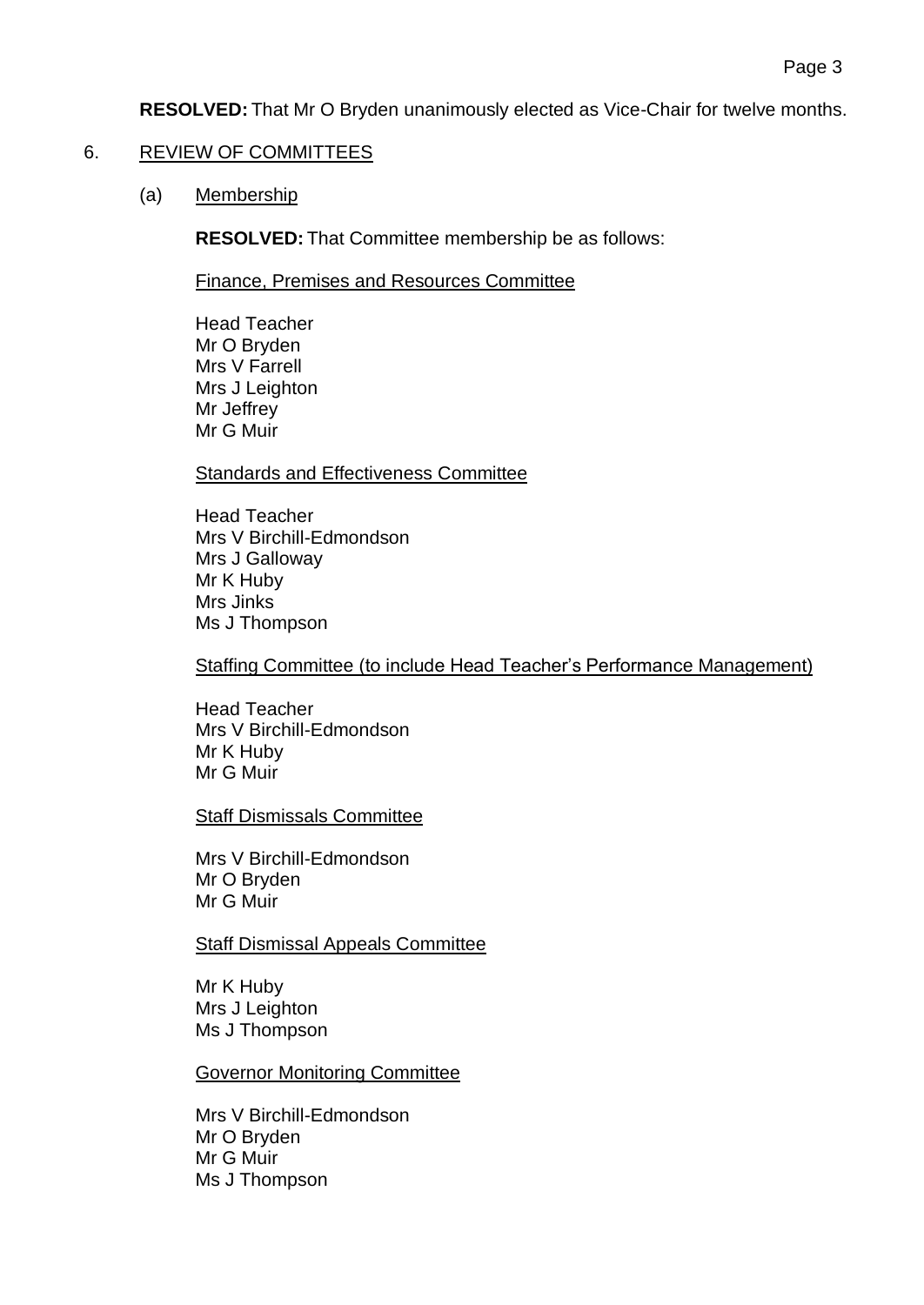## (b) Terms of Reference

**RESOLVED:** That the Terms of Reverence as contained in the LA document Committee Matters be adopted for all Committees

## 7. TO APPOINT GOVERNORS WITH SPECIFIC RESPONSIBILITIES

**RESOLVED:** That the following Governors be appointed with Special Responsibility For:

> Special Education Needs Governor Mr K Huby Governor Training Contact Mrs V Farrell Governor for Looked After Children Mrs V Birchill-Edmondson Child Protection/Safeguarding Governor Mrs V Birchill-Edmondson Early Years Governor Ms J Thompson Health and Safety Governor Mr G Muir Equality Governor **Equality** Governor Mr R Jeffrey Premium Link Governor Mr O Bryden Data Protection Governor **Mr G Muir** Mr G Muir Staff Wellbeing Governor **Mr G Muir** Mr G Muir

### Appointment of Link Governors

**RESOLVED:** That the following class Governors be appointed to each class:

| Year 6                         | Mr R Jeffrey             |
|--------------------------------|--------------------------|
| Year 5                         | Mr O Bryden              |
| Year 4                         | Mrs J Leighton           |
| Year 3                         | Mrs V Birchill-Edmondson |
| Year 2                         | Mr K Huby                |
| Year 1                         | Mr G Muir                |
| <b>Reception &amp; Nursery</b> | Ms J Thompson            |

## 8. CHAIR'S DELEGATED POWERS

**RESOLVED:** That the Chair be given the following delegated powers:

- (i) Change of date of a scheduled meeting, for good reason.
- (ii) Chair's powers to grant retrospective consent to absence in the event that that a governor would have become disqualified if the matter had to wait for the next governors' meeting.
- (iii) To determine in advance of a meeting whether any items of the agenda should be deleted from the copy to be made available at the School.

## 9. DELEGATION OF FINANCIAL POWERS TO THE HEAD TEACHER

**RESOLVED:** That the Governing Body delegates to the Head Teacher the power to carry out on its behalf the following delegated duties:

> (i) Planning and conducting the affairs of the school to remain solvent.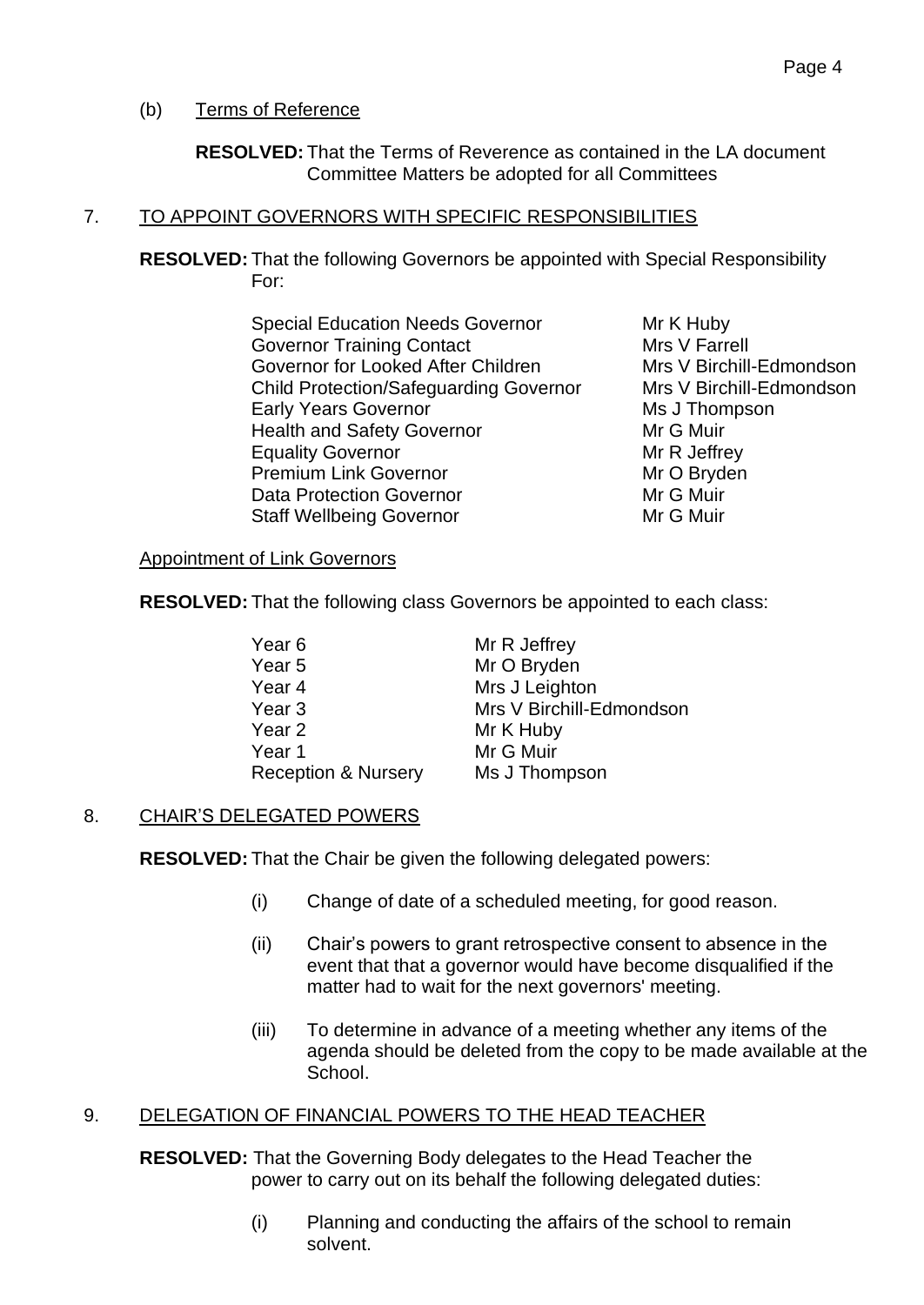- (ii) Establishing proper financial management arrangements and accounting procedures, which comply with the Local Authority's financial regulations and standing orders, and maintaining a sound system of internal controls.
- (iii) Ensuring that funding from the LA and any other sources is used only in accordance with the conditions attached to that funding.
- (iv) Providing such information as the LA may reasonably require to satisfy the LA that the financial management and organisation of the Governing Body are such as to enable it to fulfil the obligations specified for it.
- (v) That the Head Teacher be authorised to spend up to a limit of £5,000 without prior referral to the Governing Body.

#### 10. MINUTES OF THE MEETING HELD ON 14 JULY 2021

**RESOLVED:** That the minutes of the meeting held on 14 July 2021 be approved By the Chair as a correct record and signed at a future meeting.

## 11. MATTERS ARISING

There were no matters arising.

12. REPORTS FROM COMMITTEES

There were no items notified.

### 13. HEAD TEACHER'S REPORT, SCHOOL DEVELOPMENT PLAN, SCHOOL EVALUATION FORM AND GOVERNORS' QUESTIONS

The Head Teacher's report had been distributed to Governors prior to the meeting. Governors noted the following:

(a) Numbers on Roll

There are three new children who have started at the school – two in Y3 and one in Y5. They have all settled in well.

(b) SEND

The School currently has 7 pupils with EHCPs, this will shortly rise to 10. This has resulted in a lot more SEND work. There are a further 23 SEND pupils on roll. It was noted that there is a potential of another three applications for EHCPs throughout the year.

(c) Staffing

All four new trainee teachers have settled in well. There is one support staff change. There have been some anxieties regarding the lifting of Covid restrictions. The updated Covid-19 risk assessment has been circulated to Governors.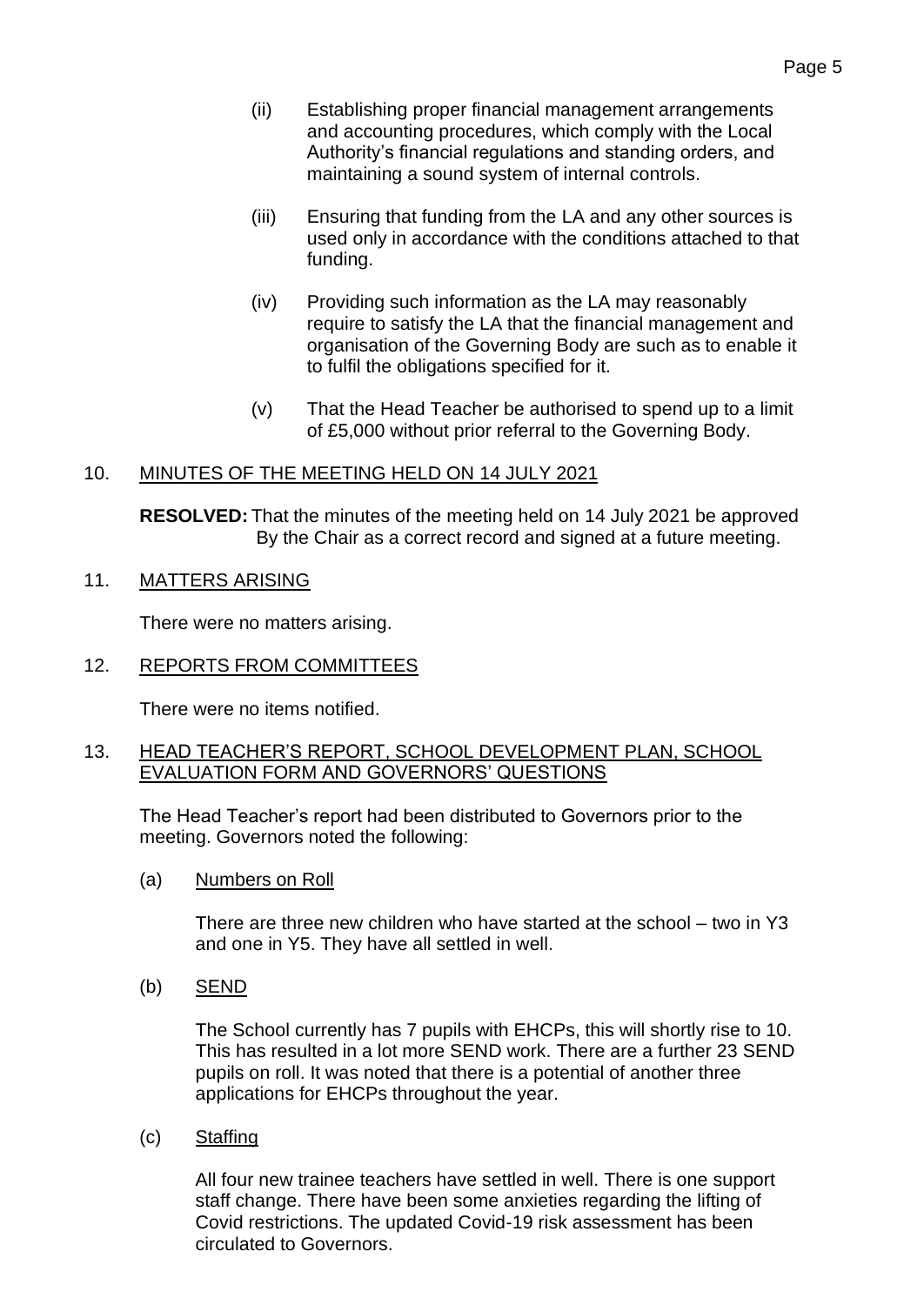### (d) School Evaluation Form

The SEF had been circulated to all governors prior to the meeting. The SLT had gone through the form in detail. The following were discussed:

### **Q: How is Maths Mastery doing?**

**A:** It has had less focus during the past year. With the revision of Early Years curriculum it will have more focus this year. We have had a good foundation of it in Early Years. We have signed up again to start Mastery Number aimed at Early Years and KS1 where the Maths Mastery approach requires more impetus. It will be a good programme and will maintain the profile of Maths.

#### **Q: Under 'bullying' it states that there are zero incident reports. What is the policy definition of that?**

**A:** It is defined as persistent and targeted from one child to another child.

The Head Teacher reiterated that it is important for Governors to have a good familiarity of where the school is at – there is a statement in the renewed Ofsted framework of knowing where you are with the curriculum and having a clear plan of where the school is going. It is important that SLT demonstrate a good understanding of the school's strengths and areas for development.

Governors noted that the form was easy to read and understand and linked well to the SDP.

#### . (e) School Development Plan

The SDP had been distributed to all Governors prior to the meeting. It had been split into the four areas of the Ofsted framework with the addition of resourcing and costs. A lot of actions are for the SLT and these need to be shared out more.

#### **Q: Is there anything in resources that is a worry?**

**A:** Some of these have already been bought. We need to resource subjects bit by bit. The general learning resources pot have allocated an amount per subject. From that we have divided funds.

#### **Q: Will that be restricted towards the end of the year?**

**A:** No, not necessarily, it is not rigid. This is just to make us more aware of what we are spending.

'Quality of Education' has the highest number of targets. 'Behaviour and Attitudes' is brief and focuses on reducing persistent absentees.

Mrs Jinks had suggested a good idea to attach each class to a local charity. This is not necessarily about fund raising, but about supporting the charity and understanding the work that is undertaken by volunteers.

**Q: Whilst the number of 'targets' have been reduced, there are still as many targets and objectives sitting underneath them. Is this therefore actually a reduction in the number of targets?**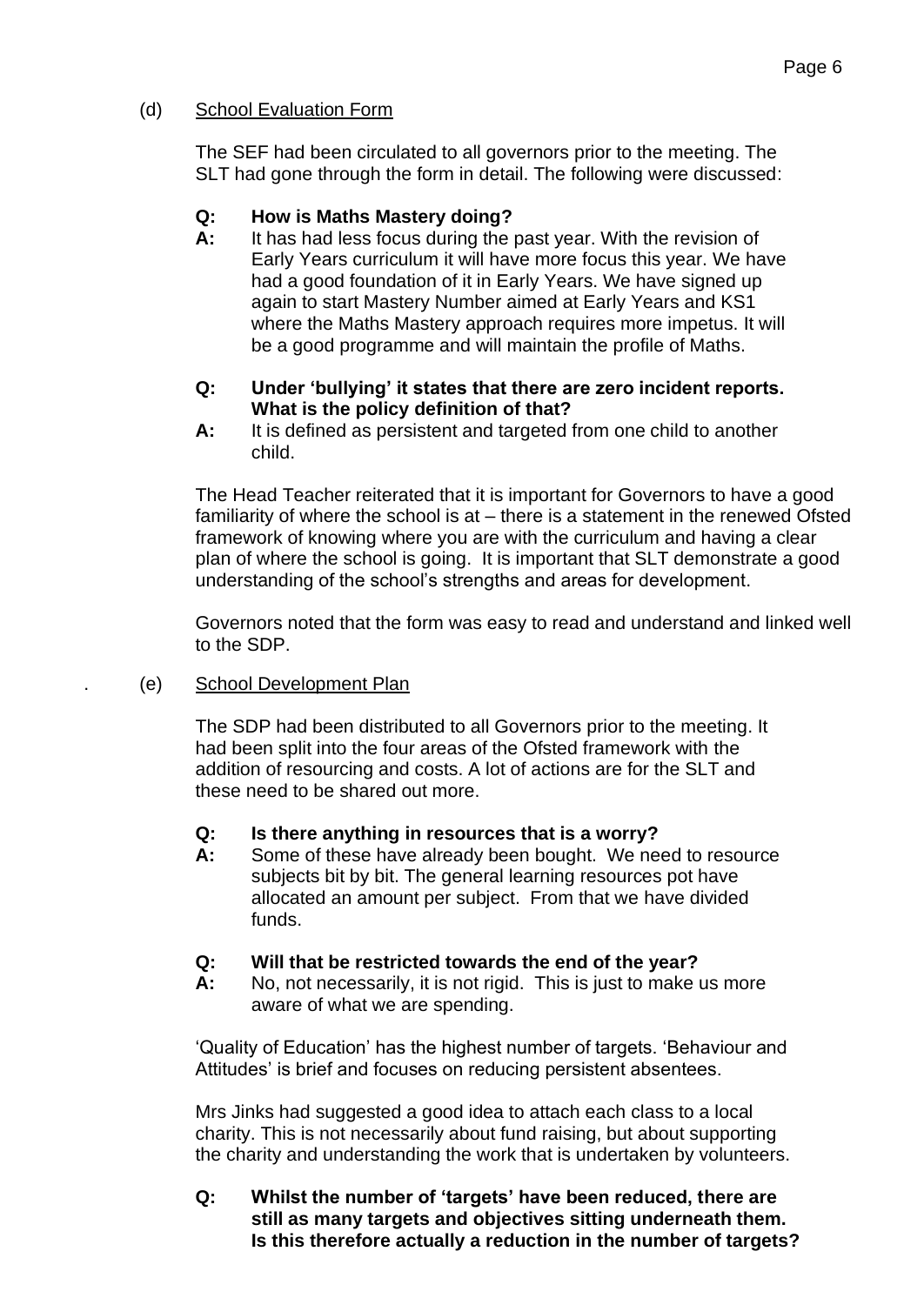**A:** The points underneath are needed as actions and therefore all the things that would have been required regardless.

### **Q: How are you going to get parents more engaged?**

- **A:** Curriculum overviews are going out tomorrow so parents will have more of an understanding of what is being taught. There will be parent workshops – a phonics one will be held in a couple of weeks. We are trying to offer more to parents to help them understand.
- **Q: Are they going to be involved only in academic things?**
- **A:** Not necessarily, we are hoping to form a proper PTA.

Governors noted a decrease in physical attainment targets. The Head Teacher advised that Ofsted Focus has shifted and they will not look at internal data, only national data of which at the moment there is none owing to the cancellation of SATs due to Covid-19.

**RESOLVED:** That the School Development Plan be approved.

The Head Teacher was thanked for his report.

### 14. OFSTED PREPAREDNESS

It was noted that only two of the current Governors had been present at the last school Ofsted inspection. It was agreed that a separate session would be organised for Governors to discuss Ofsted preparation. Mrs Farrell agreed to email all Governors with login details to the NGA as there is a course available on their site looking at to what to expect from Ofsted inspections and Governors were encouraged to access this.

**ACTION:** Mrs Farrell to email login details for the NGA to all Governors.

#### 15. COVID REGULATIONS, PROTOCOLS AND RISK ASSESSMENTS

The Head Teacher advised that the Covid Risk Assessment covered four areas – hygiene, air flow ventilation, bins and maintaining good cleaning. Some CO2 monitors will be arriving soon. All staff have cleaning equipment and use when necessary. Children are still being encouraged to wash their hands.

## 16. VISION STATEMENT

The suggested school vision statement had been provided to all Governors prior to the meeting. After some discussion, it was agreed to amend the bottom half of the document to link with the wording at the top of the document. This would then be available on the school website.

**RESOLVED:** That the school Vision Statement be approved, subject to the agreed changes.

#### 17. STAFF WELLBEING

This item was discussed within the Head Teacher's report.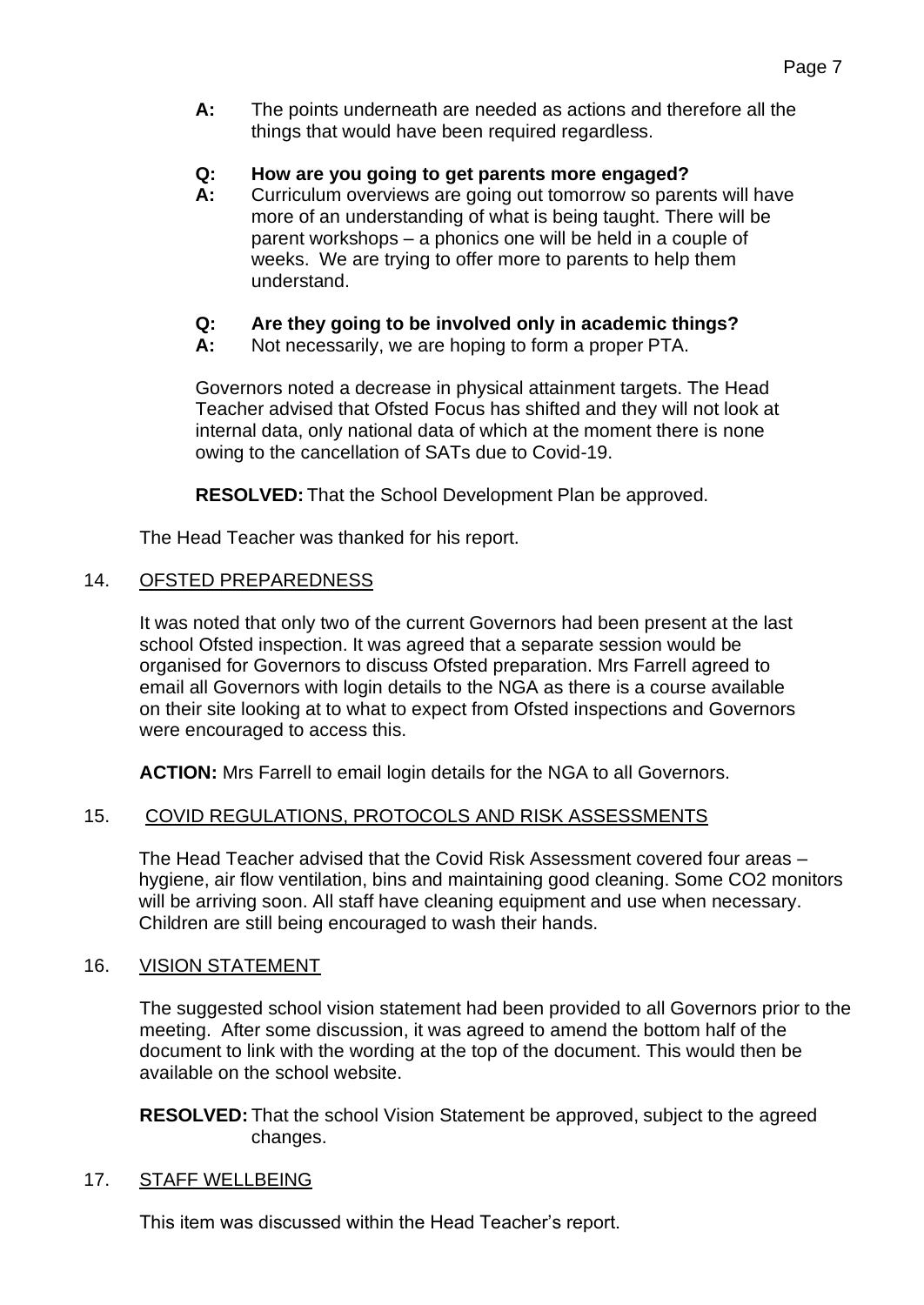#### 18. LONG TERM STRATEGIC OBJECTIVES

The long-term objective of attaining an Ofsted outstanding judgement was agreed. It was also agreed that Covid recovery is a long term strategic objective.

#### 19. SAFEGUARDING & SAFEGUARDING AUDIT

This item was not discussed.

#### 20. FINANCIAL MANAGEMENT AND MONITORING

The finance report prepared by Mrs Farrell had been circulated to Governors prior to the meeting. Mrs Farrell discussed the following:

- The school is roughly on target and 46% of the budget has been spent. Most of the large buy backs have already been charged.
- The physical work to the library has been completed. Governors were invited to view the library after the meeting.
- Upgrading to the playground is a long-term project as the adventure playground and amphitheatre remain closed due to health and safety issues. It was hoped that a Lottery grant could be applied for. Mr Muir agreed to arrange a health and safety meeting.

**ACTION:** Mr Muir to arrange and health and safety visit.

• Governors were advised that the caretakers had worked hard during the summer break, completing work to a very high standard to ensure the school was prepared for the return of pupils in Autumn.

#### 20. POLICIES FOR REVIEW BY FULL GOVERNING BODY

**RESOLVED:** That Governors approve the following policies:

- Whistleblowing.
- Menopause.
- Safeguarding and Child Protection.
- Lettings.

#### 21. CONSULTATION ON ADMISSION ARRANGEMENTS FOR 2023/24

It was agreed to defer this item, as the consultation period has not yet started.

#### 22. GOVERNOR TRAINING AND GOVERNOR VISITS

This item was discussed within Minute 14 above.

#### 23. ANY OTHER BUSINESS

(a) Holiday - Fining

The Head Teacher asked for Governor opinion as to whether fines should be issued by the Council for pupils who take term time holidays.